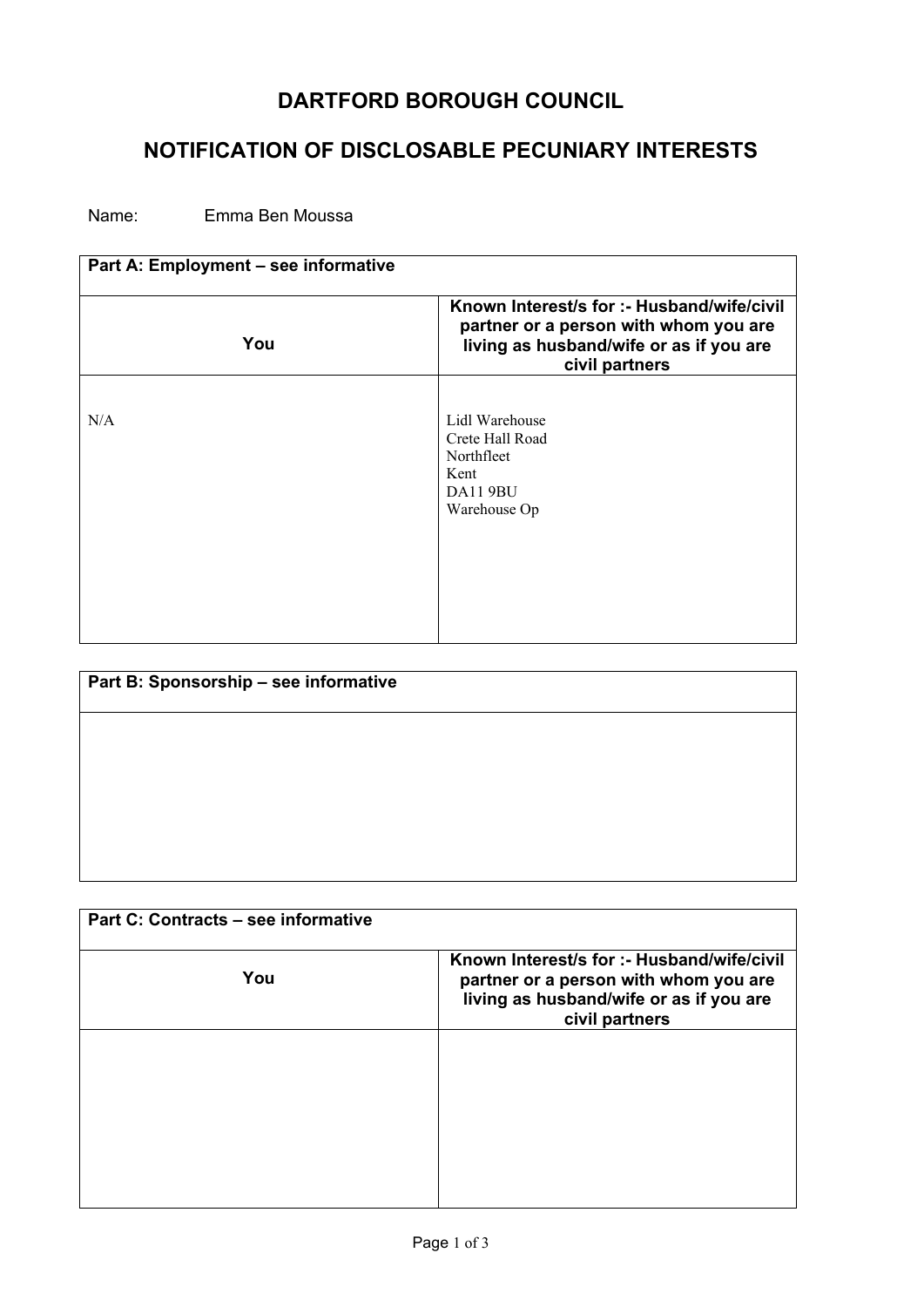| Part D: Land – see informative                                   |                                                                                                                                                  |
|------------------------------------------------------------------|--------------------------------------------------------------------------------------------------------------------------------------------------|
| You                                                              | Known Interest/s for :- Husband/wife/civil<br>partner or a person with whom you are<br>living as husband/wife or as if you are<br>civil partners |
| 51 Manor Road<br>Swanscombe<br>Kent<br>DA10 0EL<br>Rent from DBC | cc                                                                                                                                               |

| Part E: Licences - see informative |                                                                                                                                                  |
|------------------------------------|--------------------------------------------------------------------------------------------------------------------------------------------------|
| You                                | Known Interest/s for :- Husband/wife/civil<br>partner or a person with whom you are<br>living as husband/wife or as if you are<br>civil partners |
|                                    |                                                                                                                                                  |
|                                    |                                                                                                                                                  |
|                                    |                                                                                                                                                  |

| Part F: Corporate Tenancies - see informative |                                                                                                                                                   |
|-----------------------------------------------|---------------------------------------------------------------------------------------------------------------------------------------------------|
| You                                           | Known Interest/s for :- Husband/ wife/civil<br>partner or a person with whom you are<br>living as husband/wife or as if you are<br>civil partners |
|                                               |                                                                                                                                                   |
|                                               |                                                                                                                                                   |
|                                               |                                                                                                                                                   |